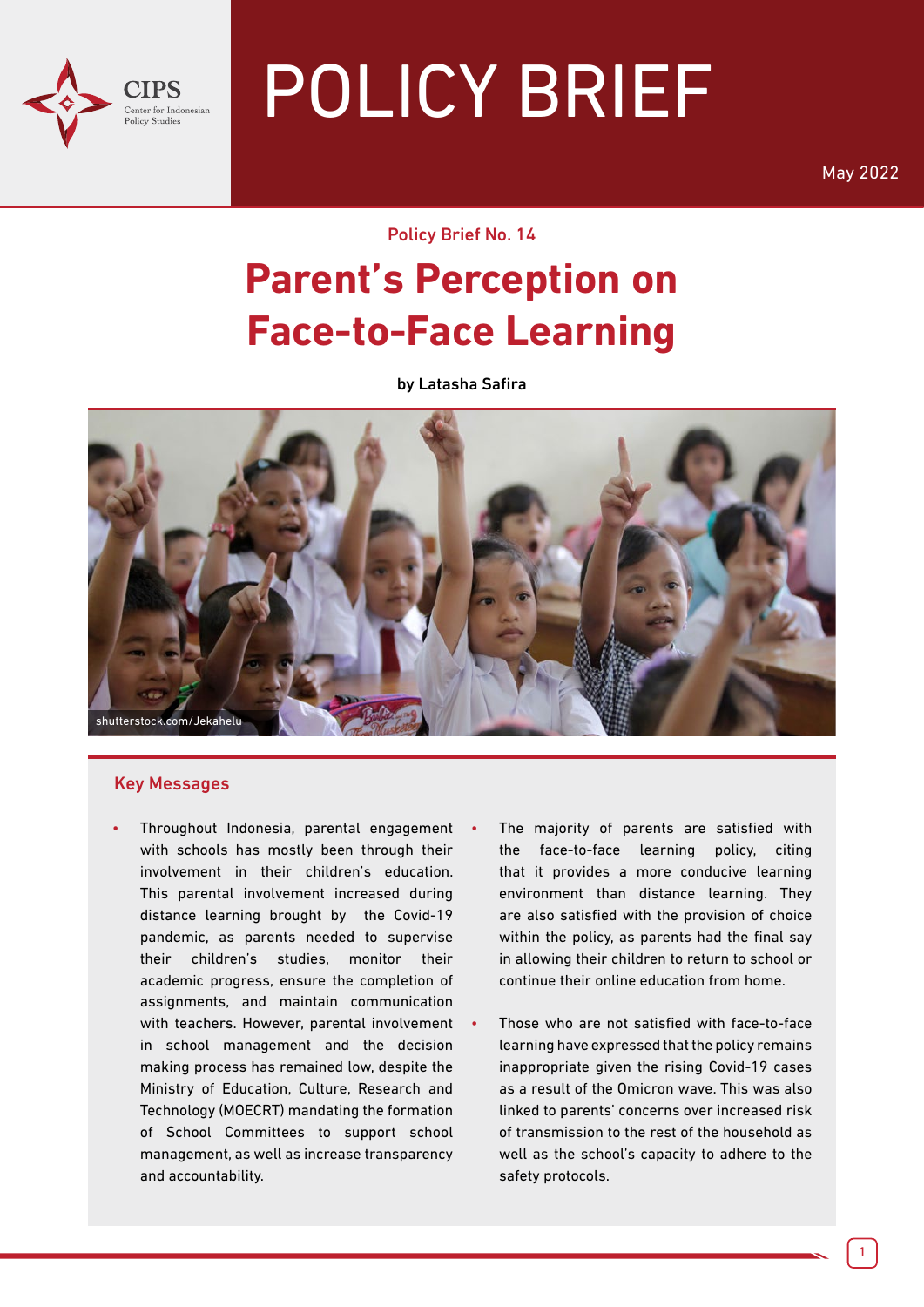- MOECRT needs to expand opportunities for parents to engage in school management through the reinforcement of School Committees. School Committees can be reintroduced to school leaders as part of the post-pandemic recovery, as its members can provide additional support to ensure a safe and effective implementation of face-to-face learning, especially in the midst of an ongoing pandemic.
- In states of emergencies, schools need to be granted greater autonomy to respond appropriately based on their level of resources and capacity. With this policy, therefore, schools would not be as affected by ever-changing policies from the MOECRT, which would be inevitable during crises. Greater autonomy can empower school leaders over their school

management and decision-making processes, for example in facilitating smoother transitions between distance learning and face-to-face learning.

• The barriers to distance learning must continually be addressed, even as the pandemic ends. MOECRT, along with other key ministries such as the Ministry of Religious Affairs and the Ministry of Communication and Informatics must pay attention and boost public-private partnerships with telecommunication and hardware providers, as well as increase appropriately targeted digital literacy programs to bridge the digital divide. These measures are critical to ensure that students have a good support system in the event where distance learning must be reintroduced.

# **A Return to School**

As teachers were no longer able to closely monitor their students' academic and socio-emotional development over distance learning, the demand for parents to play a larger role in their children's education increased quickly. Studies across different regions in Indonesia have found that approximately 80-95% of the parents were involved in their children's distance learning process, albeit in different capacities (Novanti and Garzia, 2020; Simanjuntak and Kismartini, 2020). Among other responsibilities, parents were required to coordinate with their children's teachers on the lesson plans and assignments, submit or upload homework to online platforms, and in some cases, take on the role of teaching their children the class materials themselves.

For the past two years, schools had no choice but to continually adjust their operations based on the recommendations given by the Ministry of Education, Culture, Research and Technology (MOECRT) due to the rises and falls in confirmed Covid-19 cases. This has led to constant shifts between distance learning and faceto-face learning.

In December 2021, MOECRT along with the Ministry of Religious Affairs (MORA) along with the Ministry of Religious Affairs (MORA), the Ministry of Health, and the Ministry of Home Affairs published Joint Decree No. 03/KB/2021, No. 384/2021, No.HK.01.08/MENKES/424/2021 and No.440-717/2021, which permits the implementation of inperson learning for education units located in particular zones (also known as *Pemberlakuan Pembatasan Kegiatan Masyarakat*<sup>1</sup> or *PPKM* level 1, 2, 3 regions).

<sup>&</sup>lt;sup>1</sup> Pemberlakuan Pembatasan Kegiatan Masyarakat (PPKM) is Indonesia's social distance policy that was mandated during the Covid-19 pandemic. PPKM is divided into four levels based on the rate of transmission of Covid-19 and the number of active cases in the area. The first level indicates the lowest risk (20 positive cases, 5 hospitalizations and 1 death per 100,000 people), and the fourth level indicates the highest risk (150 positive cases, 30 hospitalizations and more than 5 deaths per 100,000 people)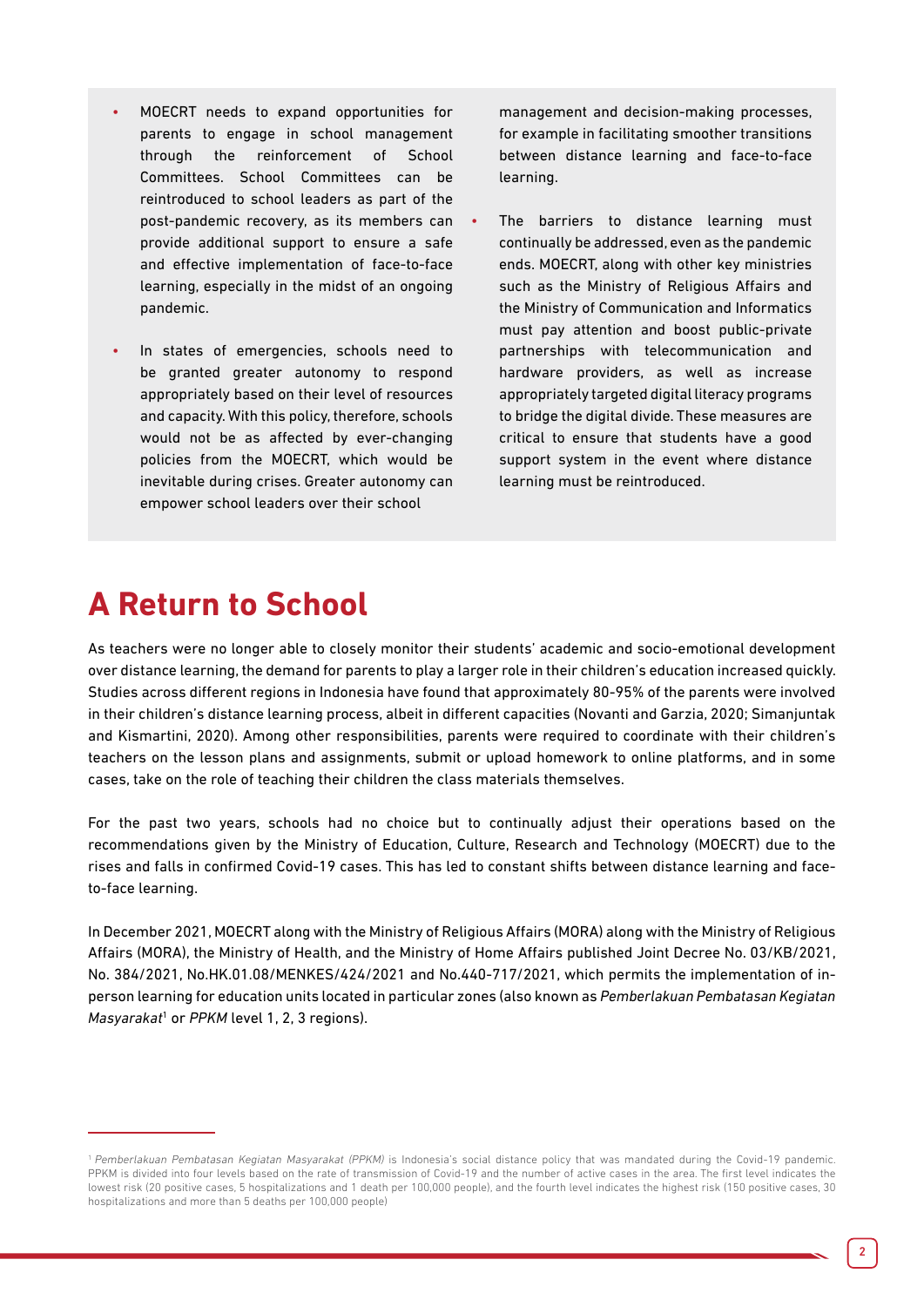This policy came with several requirements, including compliance to the Covid-19 safety protocols (also known as *5M*<sup>2</sup> ), the vaccination of education personnel, verification and evaluation of school readiness with regional heads and MOECRT, or MORA (for Madrasahs<sup>3</sup>), and more. If the schools were unable to meet these conditions, they must continue to carry out distance learning. The same applies to schools located in the *PPKM* level 4 regions. Schools were able to implement the face-to-face policy in four different ways:

| <b>Scheme</b>                     | <b>Maximum class</b><br>attendance            | <b>Maximum time</b><br>permitted on<br>campus per day | <b>Eligibility</b>                                                                                                                                      |
|-----------------------------------|-----------------------------------------------|-------------------------------------------------------|---------------------------------------------------------------------------------------------------------------------------------------------------------|
| <b>Full capacity</b>              | 100%                                          | Six hours                                             | More than 80% of education<br>$\bullet$<br>personnels are fully vaccinated<br>At least 50% of elders in the<br>$\bullet$<br>region are fully vaccinated |
| Full capacity,<br>limited time    | 100%                                          | Four hours                                            | At least 50% of education<br>$\bullet$<br>personnels are fully vaccinated<br>At least 40% of elders in the<br>$\bullet$<br>region are fully vaccinated  |
| Limited capacity                  | 50%<br>(Students attend<br>classes in shifts) | Six hours                                             | 50-80% of education personnels<br>$\bullet$<br>are fully vaccinated<br>40-50% of elders in the region<br>$\bullet$<br>are fully vaccinated              |
| Limited capacity,<br>limited time | 50%<br>(Students attend<br>classes in shifts) | Four hours                                            | At least 40% of education<br>$\bullet$<br>personnels are fully vaccinated<br>At least 40% of elders in the<br>$\bullet$<br>region are fully vaccinated  |

**Table 1. Four possible schemes for face-to-face implementation at school**

In addition, among the schools that do not offer face-to-face learning at full capacity, they may offer a hybrid learning model instead. This means that when students are not attending their classes in person, they may resume their studies online. Therefore, in these cases, students will experience shifts between online and offline learning.

However, with the rise in cases of the Omicron variant, the response to the new regulation has been divided, as parents worry about their children's health and safety, while also considering the long-term implications of distance learning. CIPS conducted a survey in March 2022 to examine the perceptions of face-to-face learning among parents, especially in relation to their decision-making process for their children's education. Data was gathered from a total of 326 parents of students across gender, regions, household income, marital status, work status, school level and types of school, regions and household incomes<sup>4</sup>.

<sup>&</sup>lt;sup>2</sup> 5M is the abbreviation for Indonesia's official health protocol to prevent Covid-19 infections. It stands for mencuci tangan (washing hands), menggunakan masker (use of masks), menjaga jarak (maintaining distance), menjauhi kerumunan (avoiding crowds) and mengurangi mobilitas (reducing mobility)<br><sup>3</sup> Madrasahs are education institutions that offer Islamic studies alongside t (Mardrasah Ibtidaiyah/MI), secondary (Madrasah Tsanawiyah/MTs) and senior secondary (Madrasah Aliyah/MA). Madrasahs are supervised and regulated by the Ministry of Religion.

<sup>4</sup> See Appendix 1 for the demographic characteristics of the parents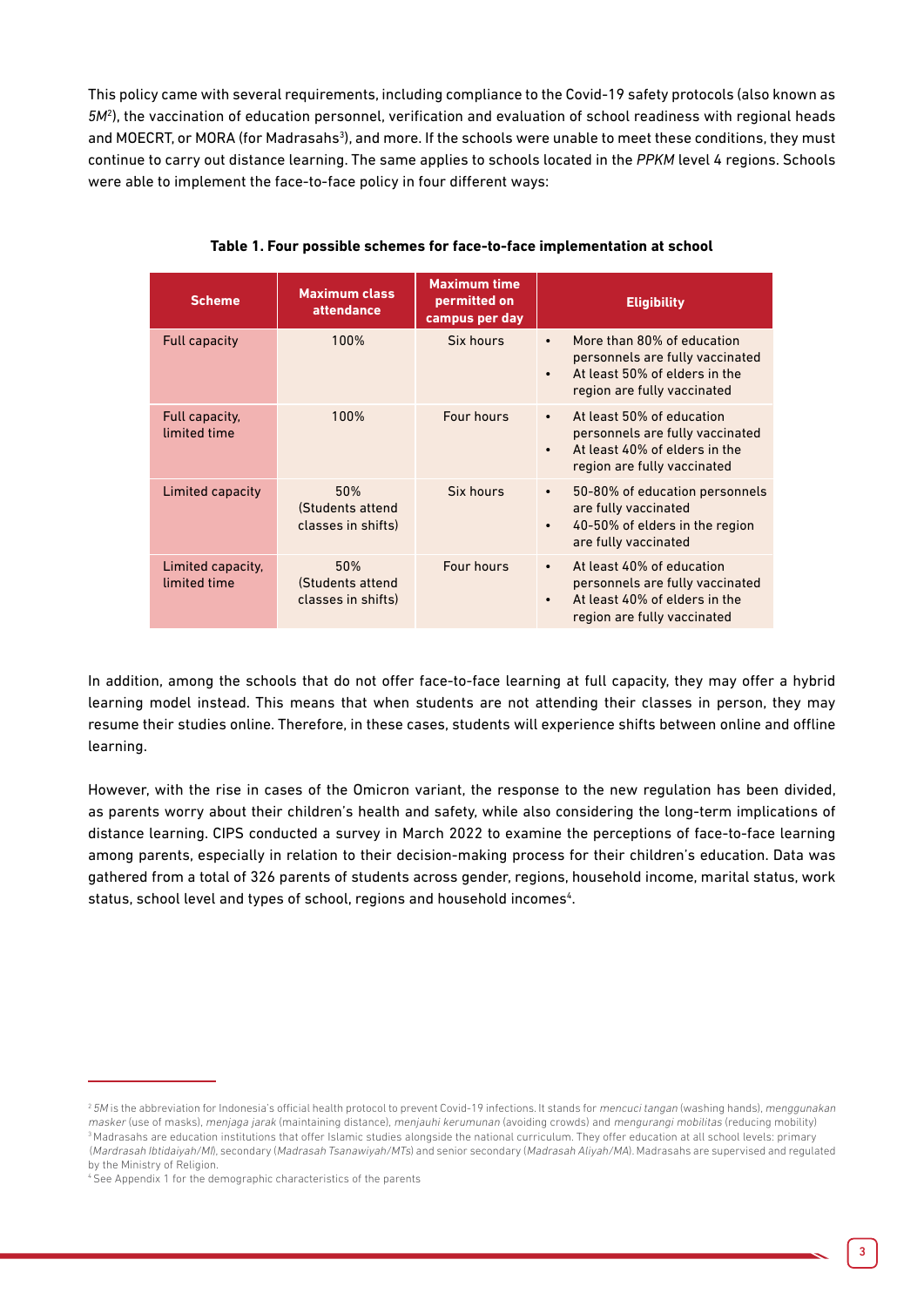# **Parent's Dilemmas with Face-to-Face Learning**

The survey revealed that the majority of the respondents (60%) were "quite satisfied" with the face-to-face learning policy (Figure 1). This finding was consistent across gender, regions, household income, marital status, work status, and their children's school level and school type.



#### **Figure 1. Parent's overall satisfaction with the face-to-face learning policy**

Overall as a parent, how satisfied are you with the face-to-face learning policy (PTM) during the recent pandemic?

Several parents have reported that they were "quite satisfied" with the face-to-face learning policy because they were not satisfied enough with its implementation thus far. As many as 9 out of the 20 respondents who reported gaps in the current face-to-face learning policy attributed its weaknesses to the limited capacity and time. Parents believe these factors hinder their children's ability to absorb the materials effectively. Moreover, once students shift to online classes, they may lose interest and have lower motivation to actively participate in their learning. Similarly, 36% of the parents who rated that they were "quite unsatisfied" and "very unsatisfied" with the current face-to-face learning policy find that its implementation is still ineffective. Of the 36%, more than half of the respondents attributed its ineffectiveness to the time limits. This indicates that parents may have expected a return to face-to-face learning that is similar to the traditional learning arrangements that was implemented before the pandemic.

Among the respondents who reported that they were "very satisfied" and "quite satisfied" with the face-toface learning policy, the highest reported reason for their satisfaction level is the improvements in learning processes and outcomes (48 respondents), their trust in the school's safety protocols (47 respondents), followed by increased socialization with teachers and peers (33 respondents) regardless of the face-to-face policy scheme implemented by their children's school. A majority of the parents (71%) agreed that the learning environment in school is much more conducive than at home. This reflects the level of concern that parents have over the weaknesses of distance learning towards their children's academic progression, as the links between distance learning and observations of learning loss have alarmed parents.

The effectiveness of distance learning was experienced unevenly across Indonesia, with low-income families, especially those living in rural communities, being disproportionately disadvantaged due to limited access to affordable, stable internet connectivity and appropriate gadgets. Network coverage remains stronger on the island of Java, as it is inhabited by more than half of the Indonesian population. According to Boston Consulting Group (2021), approximately 13 million Indonesians across 12,500 remote villages have no access to the internet. However, urban areas are also affected by unequal internet connectivity. Families living in urban areas were also negatively affected by the unprecedented adoption of home-based learning as less than 25% of children have computers to support their distance learning activities (Unicef, 2020a).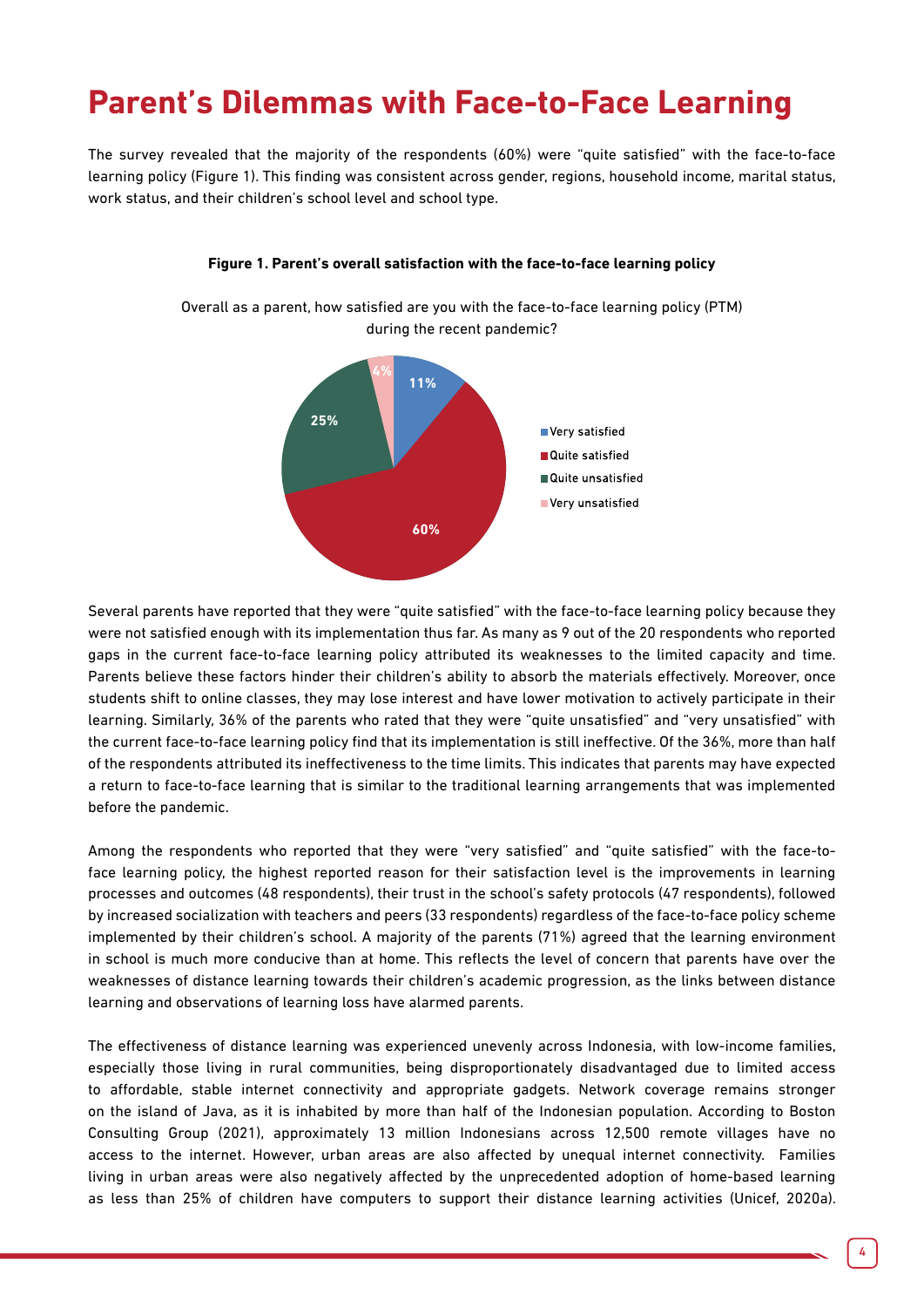Meanwhile, teachers and parents also struggled to adapt to distance learning because they had never integrated and interacted with technology for educational purposes before. Therefore, their limited experience and digital competencies hampered their capacity to support and guide the student's online education. Throughout the school closures, students had no choice but to attempt to continue their education in an environment that does not facilitate effective technology-based learning.

Since distance learning was implemented, students were reported to have experienced a regression in their learning capacity and abilities. As school closures were extended beyond December 2021, the World Bank (2021) estimates a loss of 1.2 years of learning adjusted schooling among Indonesian students. According to Pratiwi (2021), there are four strategies parents can adopt to mitigate the learning loss experienced during distance learning: making a routine schedule that mimics face-to-face learning, closely supervising the academic progress of their children, mastering the class materials, and actively communicating with the teachers. However, parents have already reported stress over their increasing role in distance learning as they struggle to find the time to balance between their work demands and their children's education.

Approximately 16% of the parents noted that with the face-to-face learning policy, they have more time to focus on their other responsibilities as the demand to supervise their children's learning has decreased. Of these parents, the majority are mothers (65%) who are living in urban areas (97%), has a household income of less than IDR 15.000.000 per month (47%), and are from a dual-income household (39%). This is consistent with findings from Unicef, UNDP, Prospera and SMERU (2021) where 71.5% of households in their sample showed that mothers were the ones who accompanied their children during their online classes.

Mothers were disproportionately affected by the distance learning policy. Even when both parents are working, mothers are expected to take on more responsibilities in their children's home-based learning. Kerr et al. (2021) found that in turn, compared to fathers, more mothers described feelings of burnout during the pandemic. They strived to cope with employment changes and financial losses as a result of the Covid-19 recession while facing challenges in attaining a work-life balance. These hardships may influence the parents' pressure and desire to reintroduce face-to-face learning for their children as it may alleviate the stresses they have been facing for the past two years.

On the other hand, of the 26% of parents who are "quite unsatisfied" and "very unsatisfied" with the face-to-face learning policy, 53% reported that the reason for their rating is the inappropriateness of the policy's timing given the current Covid-19 situation. A study by Chen et al. (2022) reveals that the Omicron variant is 10 times more contagious than the original strain of Covid-19. Given the high infectivity of the Omicron, the direct, physical contact at school increases the chances for both students and teachers to contract the virus. In September 2021, MOECRT recorded a total of 1,299 schools that became clusters for the Covid-19 virus, in which 15,655 students were infected (Databoks, 2021). Despite children and young people being of low risk for Covid-19 mortality, several studies have highlighted reported cases of neurological issues in children with Covid-19 such as strokes, demyelinating disease, and encephalopathy (Bhopal et al., 2021; Lin et al., 2021; LaRouvere, Riggs and Poussaint, 2021).

As the long-term impact of being infected with Covid-19 has yet to be established, parents may prefer distance learning rather than face-to-face learning as they prioritize their children's health and safety over their academic achievement. In particular, among those who have underlying medical conditions such as asthma and diabetes (Limbers, 2020). Furthermore, the Indonesian government only began to permit vaccination of children under the age of 12-17 in July 2021 and ages 6-11 in December 2021. Data from the Ministry of Health (2022) shows that as of 17 April 2022, approximately 81% and 62% of children aged 12-17 and 6-11 have received their second dose of vaccination, respectively. A recent study indicates that individuals may require two more boosters (in addition to the two full doses) to increase their immunity against the Omicron variant (Regav-Yochay et al., 2022). However, given that the vaccination program was only rolled out towards the end of 2021, very few children have received their booster shot. Therefore, parents may remain cautious over the increased exposure in face-to-face learning due to their children's health and safety, even if they are fully vaccinated.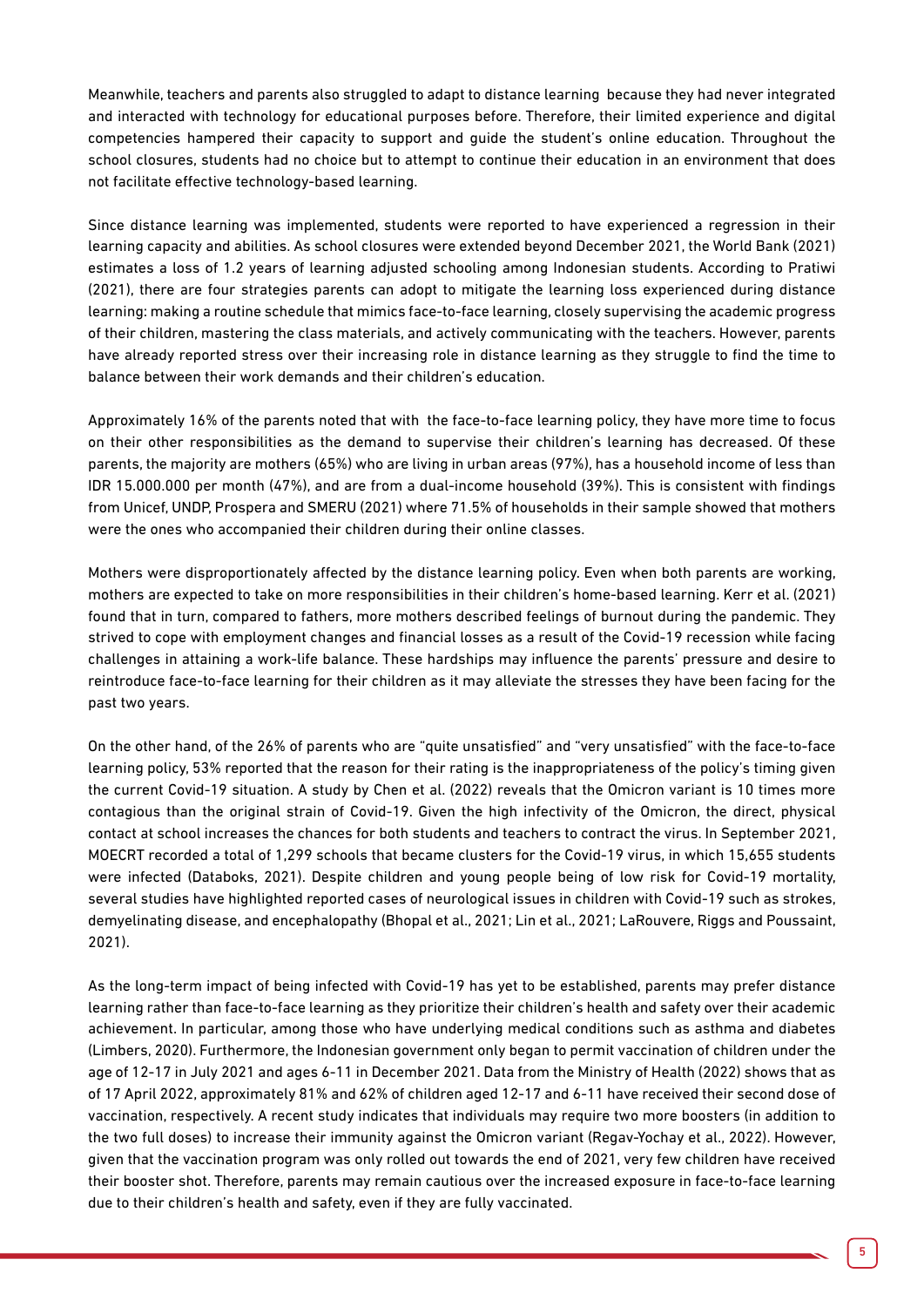As face-to-face learning increases mobility, 26% of the parents who rated dissatisfaction with the face-to-face learning policy have also raised concerns over the increased risks of transmitting the virus to other members of their household, which may include individuals with the highest vulnerability to Covid-19 (such as those with comorbidities or who are unvaccinated). This suggests that the face-to-face learning policy, particularly during the pandemic, not only affects the students, teachers and parents, but other members of the household as well.

As a collectivistic culture, Indonesia's living arrangements often include their elders, with 28% and 39% of elders living with their families and in three generational homes, respectively (Statistics Indonesia, 2020). Since March 2020, the decline in household income, as well as concerns over risks of mortality of Covid-19, has pushed the need for elder family members to move in with their families (TNP2K, 2020). This allows elders to receive care and support more easily, especially given the restrictions on mobility throughout the pandemic. The Ministry of Social Affairs states that in Indonesia, family-based care is the primary approach to elder-care (Ministry of Social Affairs, 2021). Therefore, parents' perception of the face-to-face policy is also influenced by their own household dynamics as they must contemplate the health and safety of their family as a unit, rather than the individual members.

Alongside worries over the spread of the Covid-19, 27 parents expressed doubt over the readiness and capacity of schools to safely execute in-person classes. This finding is consistent with the Indonesian Child Protection Commission (2021), which reported that after monitoring face-to-face learning practices across 42 schools in 12 different cities, approximately 80% were unprepared for offline learning, especially in terms of infrastructure and compliance with health protocols.

The survey data showed that the level of Covid-19 protocol implementation was influenced by the type of school. The majority of international schools (30%) provided the highest number (nine<sup>5</sup>) of safety measures as part of their compliance to the mandated health protocols (Figure 2). The majority of national public (22%), national private (41%), and national plus schools (36%) provided eight safety measures, with Covid-19 rapid testing being the least commonly provided safety measure. It is important to note that on average, Madrasahs had the most variation in terms of Covid-19 protocols. Two Madrasahs in the survey sample are reported to provide all nine safety measures while another two provided as little as one safety measure.



#### Percentage of schools that provide all nine safety measures during face-to-face learning

**Figure 2. Percentage of Schools that Provide All Nine Protocols**

<sup>&</sup>lt;sup>5</sup>The nine safety measures are COVID-19 rapid testing; body temperature screening; provision of hand sanitizers; provision of water, sanitation, and hygiene (WASH) facilities; posters and/or constant reminders by teachers to wear a mask; posters and/or constant reminders by teachers to maintain physical distance; physically distanced tables within the classrooms; disinfection and sterilization of classrooms and its furniture; and provision of vaccination programs for students, staff and parents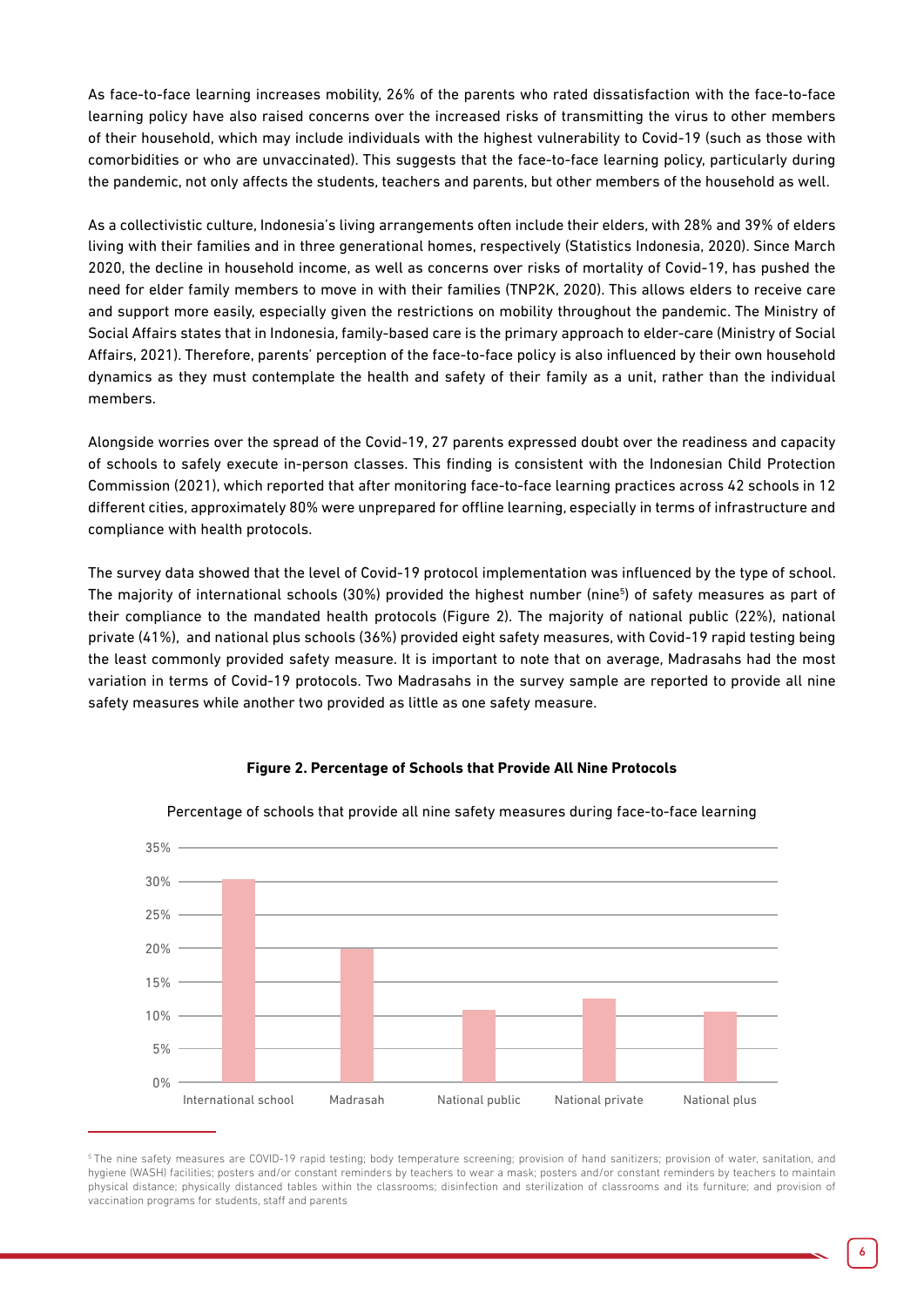The data demonstrates that the schools' capacity to implement and adhere to the safety protocols in face-toface learning depends on the level of resources available to the schools. Ultimately, this impacts the parents' perception of face-to-face learning, particularly in regards to their confidence (or skepticism) of the school's health protocols. The higher the number of safety measures provided for the school, the higher the parent's satisfaction rating.

As many as 23 parents reported that they were satisfied with the provision of choice within the face-to-face learning policy, while 8 parents expressed dissatisfaction because they had no choice in their children's learning process. The provision of choice refers to the parent's ability to determine whether they want their children to attend school in person or online instead. The Joint Decree states that "parents or guardians can choose if their children will return to face-to-face learning or to continue with distance learning." The provision of choice has been well accepted by parents as their children can continue with their learning if their parents are not ready to permit their children to physically return to school. Ultimately, this empowers parents to exercise their right and role to make critical decisions regarding their children's education.

In addition, 26 parents also provided suggestions on how face-to-face learning can be improved, whether to maximize the students' learning or to ensure the safety of both students and teachers. For example, one one parent whose child's school is undergoing face-to-face learning at a limited capacity, proposes that given the outbreak of the Omicron variant, "[the students] should not be in school for too long. And perhaps [they] should not eat during their break time, because they would be removing their masks for too long and this is dangerous." On the other hand, a parent also argued that the "face-to-face learning policy should not be generalized to all students within one school. Rather it should be based on the schools' capacity to carry out face-to-face learning safely, as well as their students' capacity to participate." This demonstrates the extent to which parents are active decision makers in education. Unfortunately, even prior to the Covid-19 pandemic, there has been very little parental engagement in school management and education policy. Wahyuddin (2018) noted that local policymakers<sup>6</sup> have offered minimal effort to mobilize and encourage parents to be more involved with their children's schools, only going as far hosting a few discussions to facilitate parent-teacher dialogue.

Several studies have demonstrated that the higher parental involvement in schools (in which the highest level refers to school management), the better the school outcomes (Anderson and Minke, 2007; Blimpo et al., 2016). However, the extent of expected parental engagement with schools in Indonesia tends to only include open communication with teachers and principals, volunteering at school activities and functions, and at-home supervision and guidance for their children's academic and socio-emotional growth and development (Anggraini, 2018; Rohmah, 2018; Apriliyanti, Hanurawan and Sobri, 2021). In addition, Indonesia's traditional teaching and learning dynamics promotes the expectations for parents to entrust their children to the school, and teachers and principals have demonstrated some resistance over increasing parents' involvement due to concerns that it may lead to confusion and disorganization (Yulianti et al., 2022). This provides a barrier for willing parents to become more involved in their children's schools. On the other hand, low parental involvement may also stem from the lack of awareness of how they can engage with the schools to improve its quality, practices, and operations (Hornby and Blackwell, 2018).

MOEC Regulation No. 75/2016 indicates that parents have the opportunity to actively participate within their children's schools through "School Committees"7 , which are tasked with overseeing the implementation of MOECRT

<sup>6</sup> In his study, Wahyuddin referred to policy makers within a district in the province of West Sulawesi

<sup>7</sup> School Committees are non-governmental bodies consisting of local community members advising, supporting and supervising one education unit. Each School Committee must have between 5-15 members in which at most 50% comprise of parents, 30% are community leaders and 30% are education experts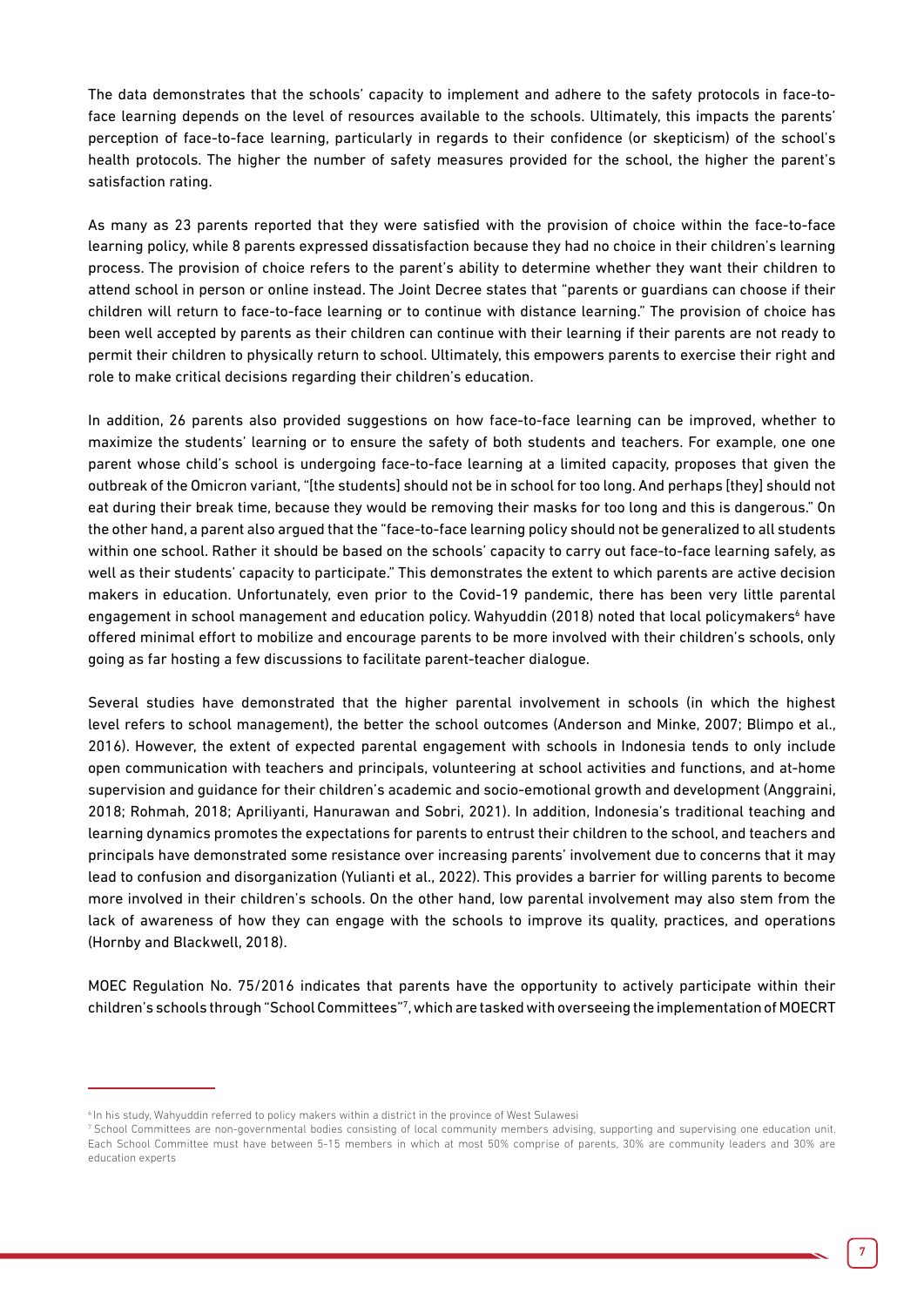policies and provide input on school programs and budgeting, as well as supervise the quality of educational services<sup>8</sup>. For example, MOECRT Regulation No.6/2021 stipulates that the use of the School Operational Assistance Fund requires agreement from the School Committee. Therefore, the School Committees also function to ensure accountability and transparency of schools. In the context of the pandemic, this platform would provide parents with the avenue to voice their concerns, contribute to shaping the face-to-face learning policies at the school level, and ensure the school's compliance and adherence to the health protocols.

However, there are still gaps in the implementation of School Committees in Indonesia. For example, its members may express low commitment due to the lack of organizational tools and facilities, and a misconception of its benefits may lead to the absence of support from the school principals (Triwiyanto, 2018). The MOECRT (2020) reports that currently, there are still not many School Committees that can effectively supervise and support school management, especially because the members are still unfamiliar with the education management standard regulations (Palettei, Sulfemi and Yusfitriadi, 2021). There remains a weak relationship between education personnels and School Committees as schools have not effectively communicated critical information to facilitate the School Committees' activities and duties. These findings suggest that schools may have not fully accepted the mobilization of School Committees and its role in school management, transparency and accountability, or perhaps they have not fully understood how to engage with School Committees effectively.

Without addressing the limitations of School Committees or exploring other avenues in which parents can become more involved in their children's school management, parents may continually be overlooked and underappreciated in their role within Indonesia's education system. This indicates the need to foster closer relationships between schools and parents. As there was a growing demand for parents to take on a larger role in their children's education in distance learning, parental engagement should continue to be extended and supported post-pandemic, especially beyond supervision of studies and in relation to school management.

<sup>&</sup>lt;sup>8</sup> In addition, through School Committees, members are tasked to raise funds to help their children's school achieve the National Education Standards (Standar Nasional Pendidikan).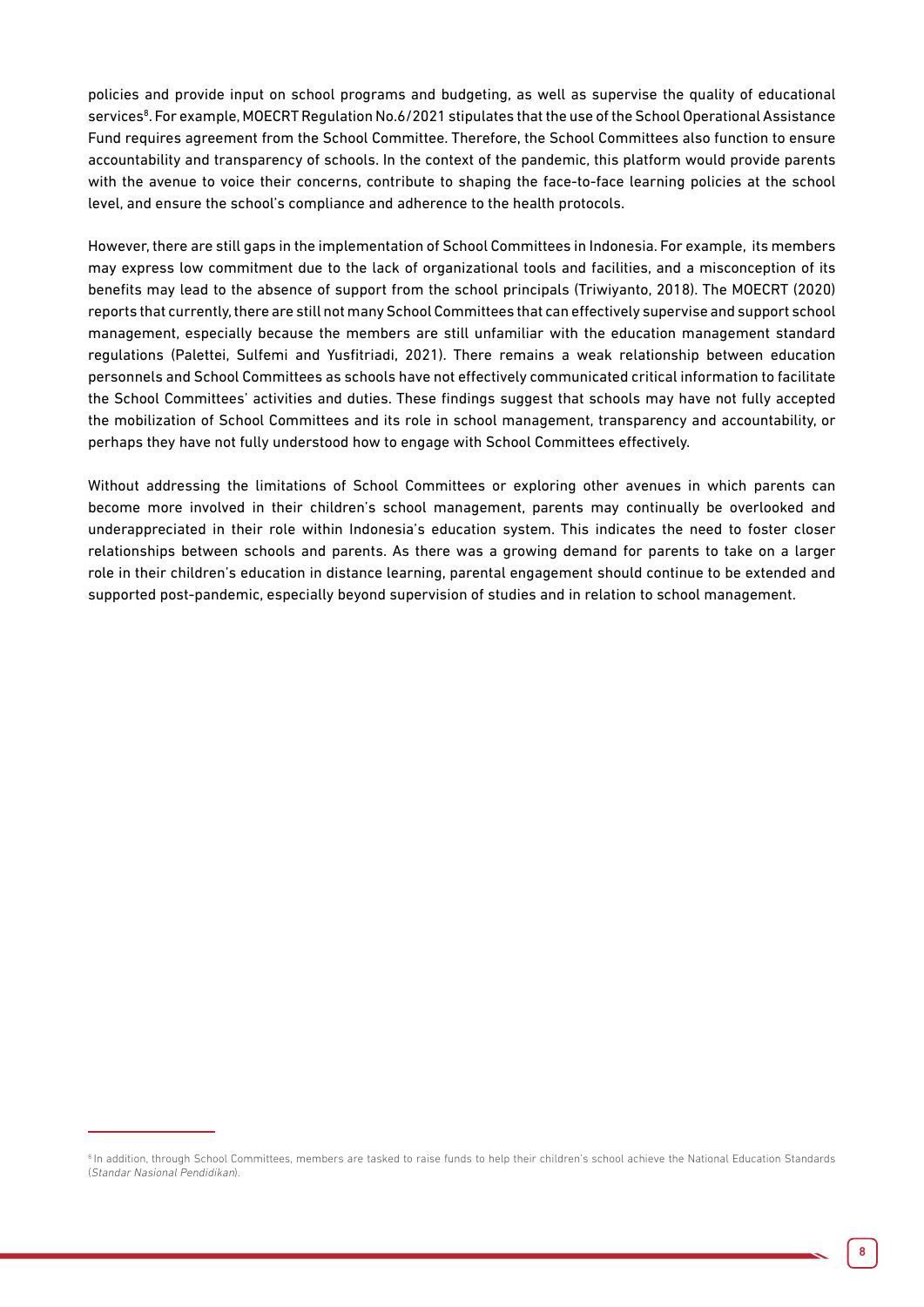# **Policy Recommendations**

#### **• Expand opportunities for parents to participate in school management**

MOECRT should promote the School Committee and the concept of community involvement and its benefits to education providers, school principals,and teachers (Megiati, 2016). Given the increased engagement with parents throughout the pandemic, MOECRT can reintroduce the School Committee policy as part of the postpandemic recovery for the education sector, especially in providing more input on how to effectively and safely implement face-to-face learning, as well as any observed learning gaps that need to be addressed. This policy will amplify the parent's voices and provide school leaders with additional perspectives and considerations to improve their school management. Training on collaboration and conflict resolution skills should also be extended to teachers and school principals in order to facilitate collaborations with parents.

Socialization of School Committees at the school level is very important given its current weak relationships with education personnel. School leaders, principals, and teachers need to foster better relationships with School Committees, thereby increasing parental involvement in schools beyond the supervision of their children's education and academic progress. Increased parental involvement is linked to positive, welcoming attitudes demonstrated by education personnel (Hornby and Lafaele, 2011). By acknowledging their role during the Covid-19 pandemic and communicating benefits of parental engagements for school outputs, this may increase the ways in which parents can be more engaged in school management in the long run.

#### **• Grant greater autonomy to schools, especially during emergencies**

In states of emergencies, it is important to grant schools greater autonomy over their decision-making process to facilitate a smoother transition and adoption of new learning processes based on their school operations, capacity, and resources. Throughout the Covid-19 pandemic, MOECRT was forced to continuously amend, adjust, and reform education policies based on the number of active cases. Meanwhile, schools are dependent on the regulations mandated by MOECRT as it determines the extent to which they are able to manage face-to-face learning. However, this inflexibility may limit the effectiveness of face-to-face learning and consequently increase confusion and even anger among parents regarding the schools' operations.

Greater autonomy among schools can also promote better engagements with parents. As schools are able to adjust their practices to the current context, they are able to facilitate quicker communications regarding the schools' short-term and long-term responses. Therefore, parents would be able to better adapt to the emergency curriculums and measures taken by their school and support their children's learning process with minimal disruptions.

#### **• Increase public-private partnerships to improve infrastructure and close the digital divide**

As Indonesia is prone to natural disasters such as earthquakes and tsunamis, which may damage the physical campuses, a reimplementation of distance learning is still possible in the future. However, there is still a digital divide across the archipelago as internet connectivity and access to technology remains unevenly spread. This inequality ultimately affects the extent to which schools as well as families are able to conduct effective distance learning. MOECRT should consider fostering more public-private partnerships with telecommunication companies and hardware providers to increase the provision of stable internet connectivity, laptop and tablets, especially in rural areas of Indonesia, so that distance learning can be made available to all students (Azzahra, 2021). As long as these barriers are left unaddressed, distance learning may not be possible to ensure continued learning.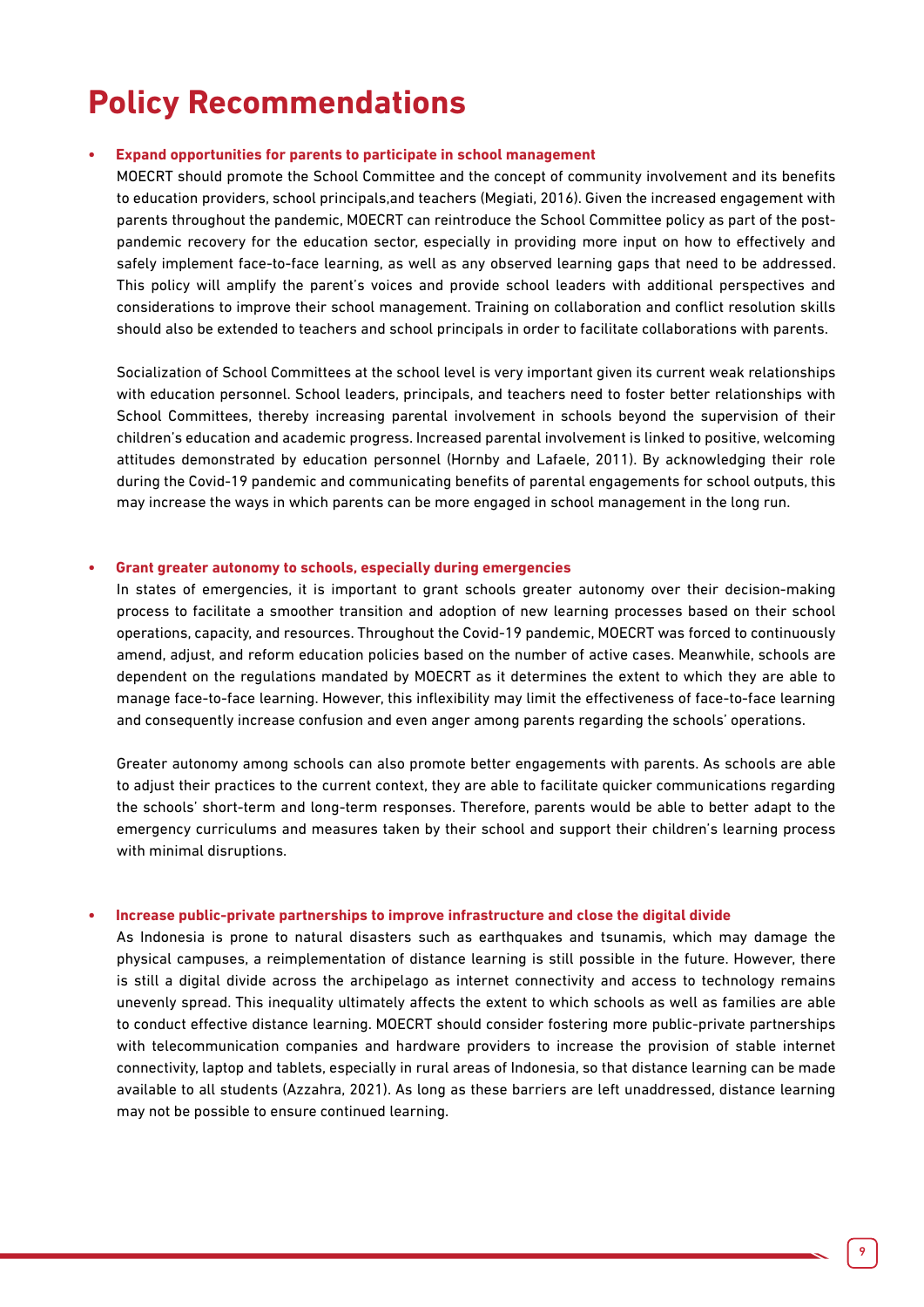#### **• Increase interventions to facilitate improvements in digital literacy among parents to facilitate better distance learning**

Parents have also faced challenges in leading their children's online education, as they have never engaged with technology this way before. Their limited capacity may force them to have no choice but to support faceto-face learning, even if they are worried for their children's and household's health. Alongside *Siberkreasi*, the Ministry of Communication and Informatics has launched a National Digital Literacy program that aims to provide digital literacy training<sup>9</sup> to 50 million participants by 2024. However, this program can be further enhanced to specifically target parents, particularly those in rural communities. If parents are able to overcome the barriers to distance learning, this empowers them with the option of home-based learning for their children, especially in situations where it is much more desirable or safer. Therefore, it is important that they are readily equipped with the necessary tools and skills to facilitate distance learning.

<sup>&</sup>lt;sup>9</sup> The National Digital Literacy program (Program Literasi Digital Nasional) that formulates training and curriculums to improve Indonesians' digital literacy through enhancing their digital competencies, digital culture, digital safety and digital ethics.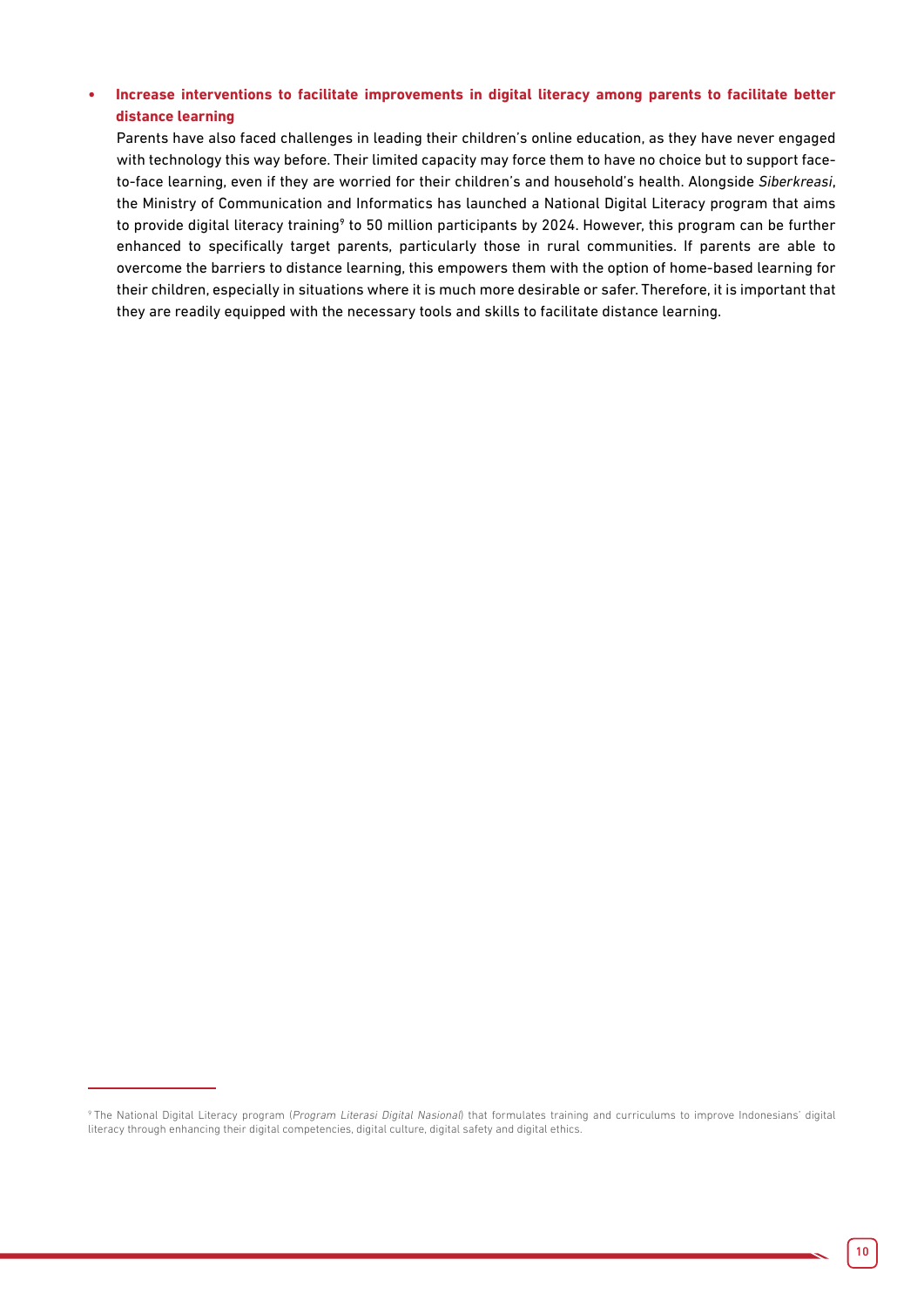### **References**

Afkar, R., & Yarrow, N. (2021). *Rewrite the future: How Indonesia's education system can overcome the losses from the COVID-19 pandemic and raise learning outcomes for all.* Commissioned by the World Bank and the Australian Government. Jakarta, Indonesia: Author.

Anderson, K.J., & Minke, K.M. (2010). Parent Involvement in Education: Toward an Understanding of Parents' Decision Making. *The Journal of Education Research*, 100(5), 311-323. doi: 10.3200/JOER.100.5.311-323

Anggraini, R.Y. (2018). POLA KERJASAMA ORANG TUA DAN SEKOLAH DALAM PEMBINAAN PERILAKU KEAGAMAAN SISWA DI SMA NEGERI 1 KOTA PAGARALAM, *Annizom*, 3(3).

Apriliyanti, F., Hanurawan, F., & Sobri, A.Y. (2021). Keterlibatan Orang Tua dalam Penerapan Nilai-nilai Luhur Pendidikan Karakter Ki Hadjar Dewantara. *Jurnal Obsesi*, 6(1). doi: 10.31004/obsesi.v6i1.595.

Azzahra, N.F., & Amanta, F. (2021). *Promoting Digital Literacy Skill for Students through Improved School Curriculum*. Center for Indonesian Policy Studies. Jakarta, Indonesia: Author.

Bhopal, S.S., Bagaria, J., Olabi, B., & Bhopal, R. (2021). Children and young people remain at low risk of COVID-19 mortality. *The Lancet: Child & Adolescent Health*, 5(5), 309-384.

Blimpo, M.P., Blimpo, M., Blimpo, M, Evans, D., & Lahire, N. (2015). Parental Human Capital and Effective School Management: Evidence from the Gambia. *World Bank Policy Research Working Paper No. 7238*.

Boston Consulting Group. (2021). *Indonesia case study. Commissioned by Giga - International Telecommunication Union (ITU)*. Boston, Massachusetts: Author.

Chen, J., Wang, R., Gilby, N.B., & Wei, G-W. (2022). Omicron Variant (B.1.1.529): Infectivity, Vaccine Breakthrough, and Antibody Resistance. *Journal of Chemical Information and Modeling,* 62(2), 412-422. doi: 10.1021/acs.jcim.1c01451.

Dihni, V.A. (2021, September 9). Imbas PTM, 1.299 Sekolah Jadi Klaster Covid-19. *Databoks*. Retrieved from https://databoks. katadata.co.id.

Hornby, G., & Blackwell, I. (2018). Barriers to parental involvement in education: an update. *Educational Review*, 70(1), 109-119. doi: 10.1080/00131911.2018.1388612

Hornby, G., & Lafaele, R. (2011). Barriers to parental involvement in education: an explanatory model. *Educational Review*, 63(1), 37-52. doi: 10.1080/00131911.2010.488049

Kerr, M.L., Rasmussen, H.F., Fanning, K.A., & Braaten, S.M. (2021). Parenting During COVID-19: A Study of Parents' Experiences Across Gender and Income Levels. *Family Relations*, 70(5), 1327-1342. doi: 10.1111/fare.12571

LaRovere, K.L., Riggs, B.J., & Poussaint, T.Y. (2021). Adolescents Hospitalized in the United States for COVID-19 or Multisystem Inflammatory Syndrome. *JAMA Neurol*, 78(5), 536-547. doi:10.1001/jamaneurol.2021.0504

Limbers, C.A. (2020). Factors Associated with Caregiver Preferences for Children's Return to School during the COVID-19 Pandemic. *Journal of School Health*, 91(1), 3-8. doi: 10.1111/josh.12971

Lin, J.E., Asfour, A., Sewell, T.B., Hooe, B., Pryce, P., Earley, C., Shen, M.Y., Kerner-Rossi, M., Thakur, K.T., Vargas, W.S., Silver, W.G., & Geneslaw, A.S. (2021). Neurological issues in children with COVID-19. *Neuroscience Letters*, 743.

Megiati, Y.E. (2016). PEMBERDAYAAN KOMITE SEKOLAH: KAJIAN KONSEP DAN IMPLEMENTASINYA. *Jurnal SAP*, 1(2), 125-134.

Ministry of Education, Culture, Research and Technology. (2020). *Panduan Pembentukan Komite Sekolah*. Retrieved from http:// siln-riyadh.kemdikbud.go.id/.

Ministry of Health. (2022). *Vaksinasi Covid-19 Nasional*. Retrieved from https://vaksin.kemkes.go.id/#/vaccines.

Ministry of Social Affairs. (2021). *Family-Based Long-Term Care for the Elderly in Indonesia*. Retrieved from https://kemensos. go.id/.

Novianti, R., & Garzia, M. (2020). Parental Engagement in Children's Online Learning During COVID-19 Pandemic. *Journal of Teaching and Learning in Elementary Education*, 3(2), 117-131. doi: 10.33578/jtlee.v3i2.7845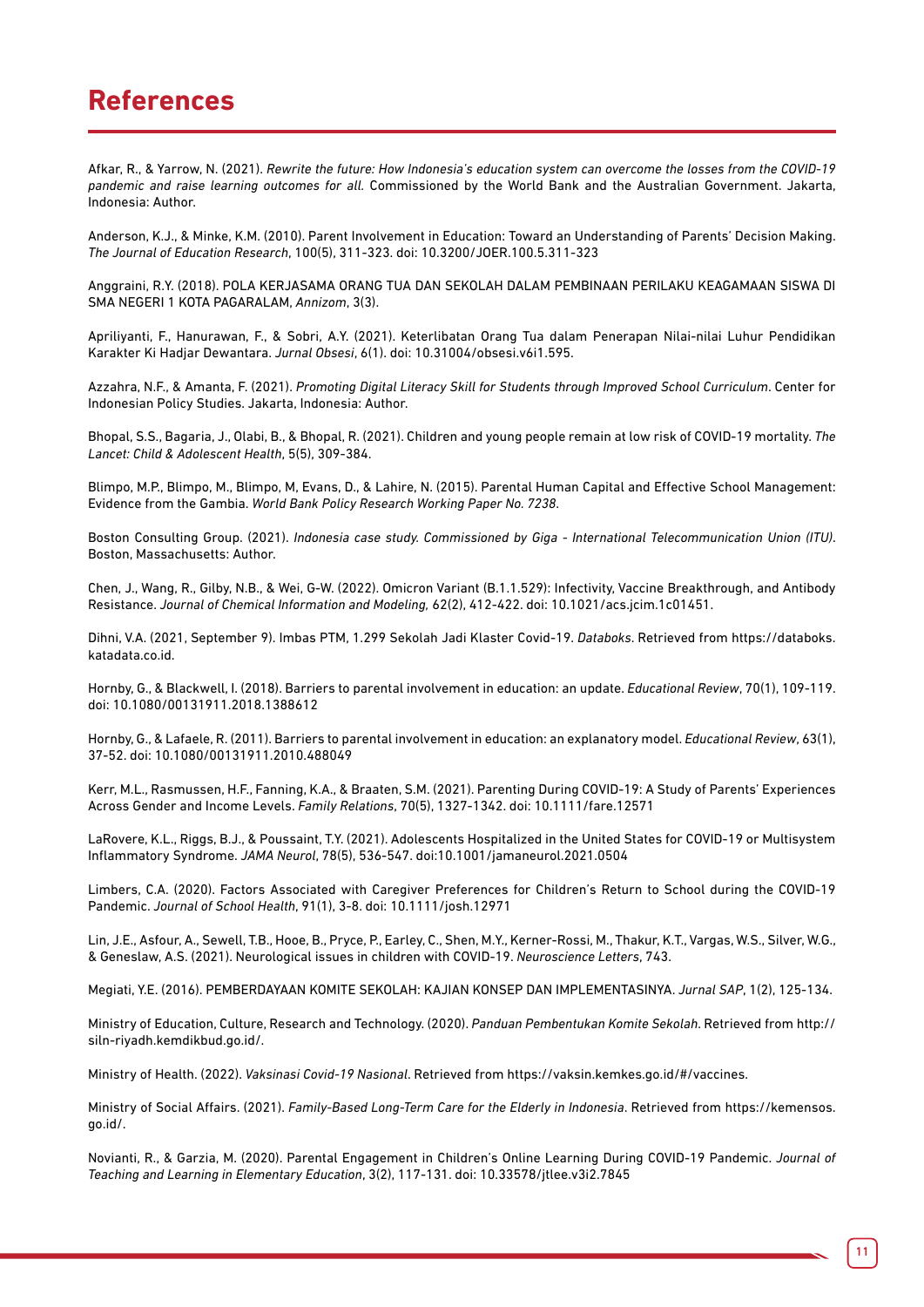Palettei, A.D., Sulfemi, W.B., & Y. (2021). TINGKAT PEMAHAMAN KEPALA SEKOLAH, GURU, DAN KOMITE SEKOLAH TERHADAP IMPLEMENTASI STANDAR PENGELOLAAN PENDIDIKAN DI SEKOLAH DASAR. *Jurnal Pendidikan dan Kebudayaan*, 6(1). doi: 10.24832/jpnk.v6i1.1592

Pratiwi, W.D. (2021). DINAMIKA LEARNING LOSS: GURU DAN ORANG TUA. *Jurnal* EDUKASI NONFORMAL, 2(1), 147-153.

Regev-Yochay, G., Gonen, T., Gilboa, M., Mandelboim, M., Indenbaum, V., Amit, S., Meltzer, L., Asraf, K., Cohen, C., Fluss, R., Biber, A., Nement, I, Kliker, L.,Joseph, G., Doolman, R., Mendelssohn, E., Freedman, L.S., Harats, D., Kreiss, Y., & Lustig, Y. (2022). Efficacy of a Fourth Dose of Covid-19 mRNA Vaccine against Omicron. *The New England Journal of Medicine*, 386, 1377-1380. doi: 10.1056/NEJMc2202542

Rohmah, N. (2018). Membangun Keterlibatan Orang Tua Dalam Pendidikan Anak. *Awwaliyah: Jurnal PGMI*, 1(2), 71-79.

Simanjuntak, S.Y., & Kismartini, K. (2020). PARENTS' RESPONSE TO DISTANCE LEARNING POLICIES. *Jurnal pendidikan Luar Sekolah*, 8(2), 125-137. doi: 10.24036/kolokium-pls.v8i2.399

TNP2K. (2020). *The Situation of the Elderly in Indonesia and Access to Social Protection Programs: Secondary Data Analysis*. Jakarta, Indonesia: Author.

Triwiyanto, T. (2018). HAMBATAN IMPLEMENTASI PROGRAM KERJA KOMITE SEKOLAH UNTUK MENINGKATKAN PERAN SERTA MASYARAKAT. *JMS*, 2(2).doi: 10.17977/um025v2i22018p129

Unicef, UNDP, Prospera, & SMERU. (2021). *Analysis of the Social and Economic Impacts of COVID-19 on Households and Strategic Policy Recommendations for Indonesia*. Jakarta, Indonesia: Author.

Unicef. (2020a). *Strengthening Digital Learning across Indonesia: A Study Brief*. New York, United States: Author.

Wahyudddin, W. (2018). Perceptions and Actions of Educational Policy Makers regarding Parental Engagement in Education. *Indonesian Research Journal in Education*, 2(2), 55-74. doi: 10.22437/irje.v2i2.5145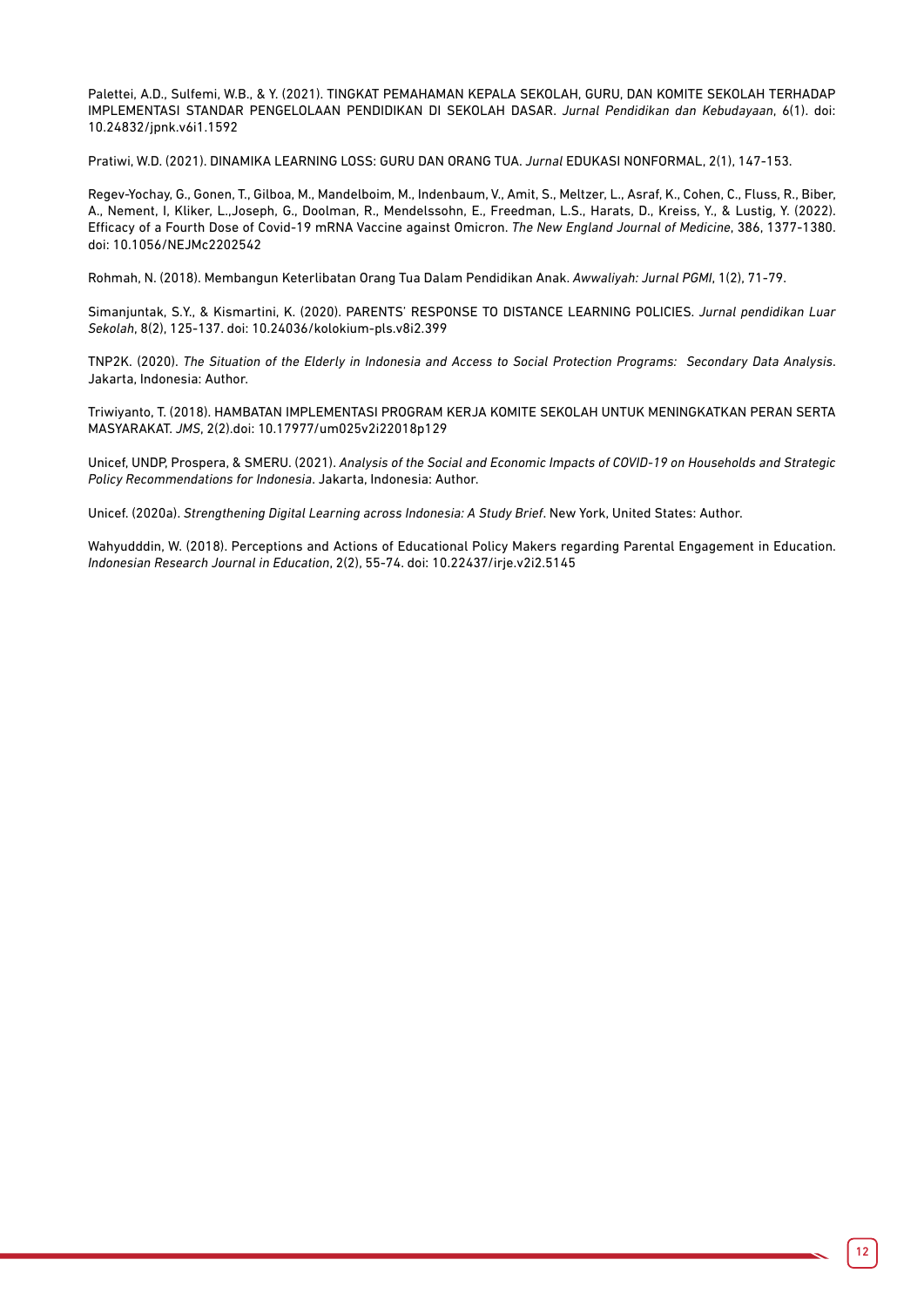# **Appendix**

#### **Appendix 1. Breakdown of Respondents' Demographics and Characteristics**

The majority of the respondents are mothers (75%) between the ages of 31-40 (41%) living in urban areas (89%). Approximately 94% of the respondents are currently married, and come from dual income households (42%). Figure 3, 4 and 5 further breaks down the respondent's characteristics.

**Figure 3. Breakdown of respondents' age and gender**



### **Figure 4. Breakdown of respondents' household monthly income across different working arrangements**

Respondents' Household Monthly Income Across Working Arrangements

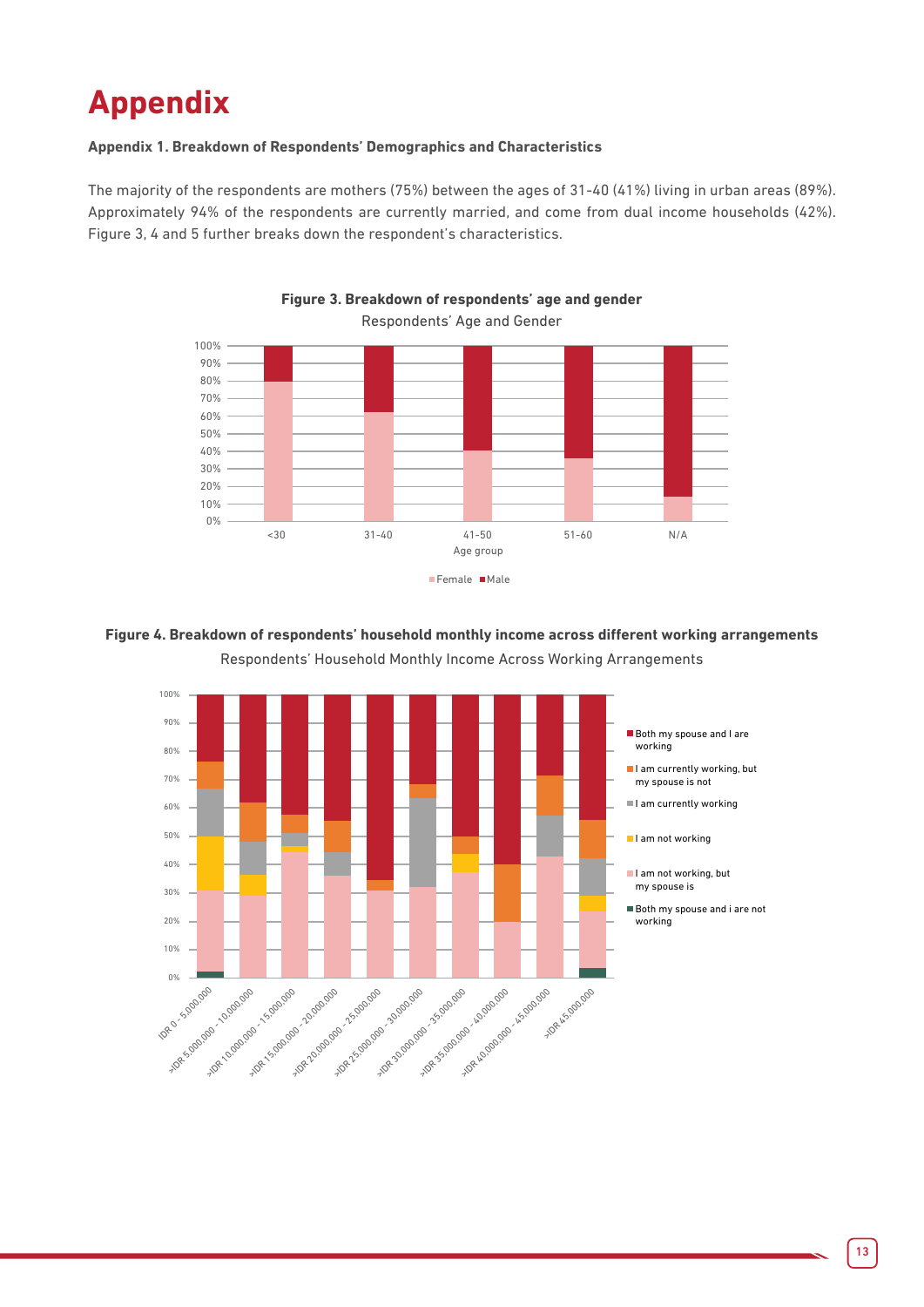![](_page_13_Figure_0.jpeg)

![](_page_13_Figure_1.jpeg)

Respondents' Children's School Level and School Types

#### ABOUT THE AUTHOR

**Latasha Safira** received a Master of Science degree in International Social and Public Policy at the London School of Economics and a Bachelor of Arts in Psychology at the University of California, Berkeley. Her research centers around equitable access to education and social enterprises in the digital economy.

Prior to joining CIPS, Latasha worked as a product researcher in the growth team of Indonesia's leading technology company Gojek.

Our work relies on your support. To support CIPS, visit **www.cips-indonesia.org/donate**.

![](_page_13_Picture_7.jpeg)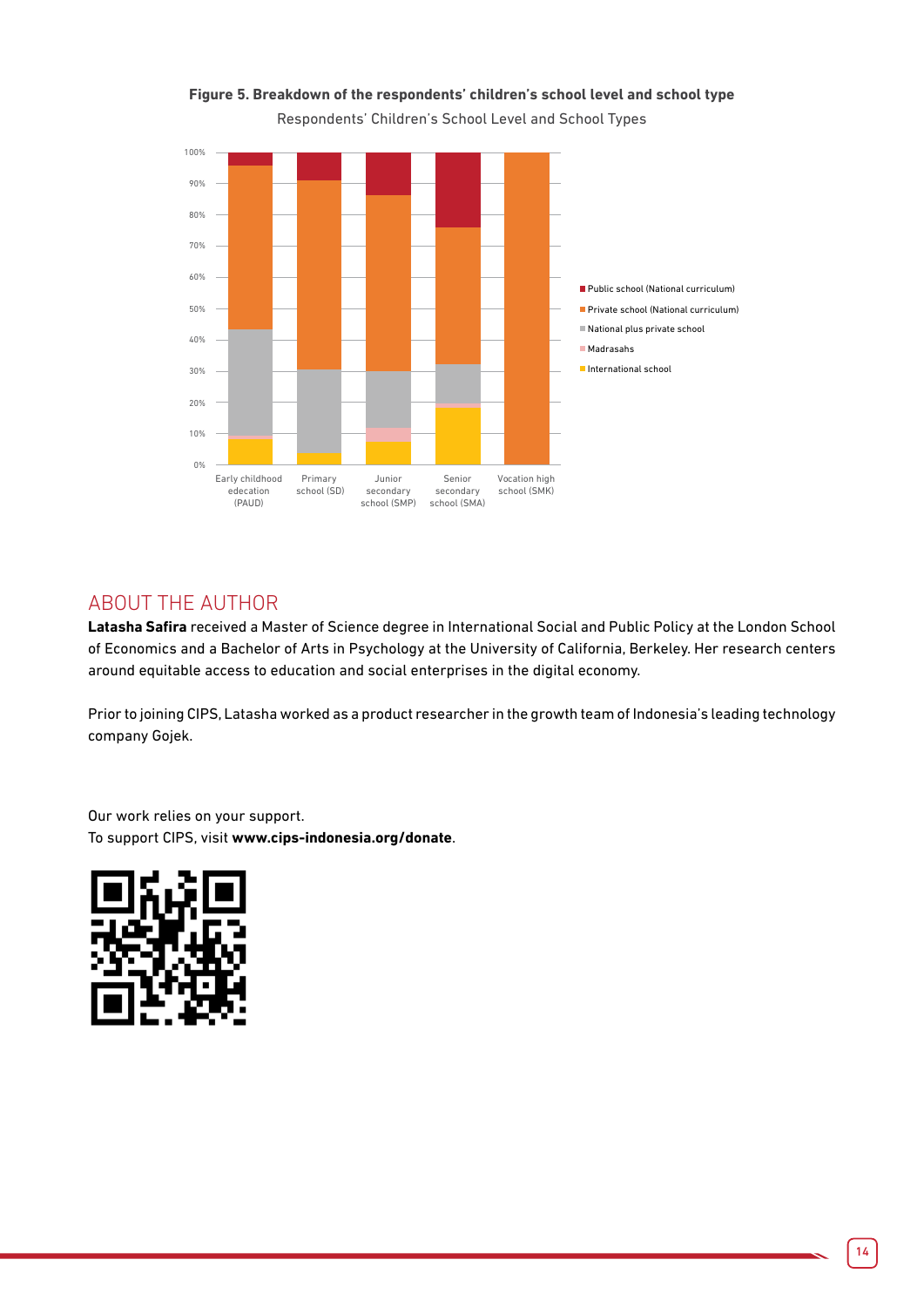## Explore other policy briefs and papers published by the Center for Indonesian Policy Studies

![](_page_14_Picture_1.jpeg)

Promoting Investments in Education in ASEAN: Inclusive Education, Cross-Border Education Programs, and ICT Capabilities

![](_page_14_Picture_3.jpeg)

Attracting FDI Post Covid-19 by Simplifying Indonesia's Regulatory Framework

![](_page_14_Picture_5.jpeg)

Who is Responsible for User-Generated Content on Digital Platforms in Indonesia?

![](_page_14_Picture_7.jpeg)

Effects of the Pesantren Law on Indonesia's Education System – A Projection

![](_page_14_Picture_9.jpeg)

Regional Comprehensive Economic Partnership (RCEP): How Indonesia can Maximize the **Opportunities** An Insider's Perspective

![](_page_14_Picture_11.jpeg)

Cybersecurity Protection in Indonesia

![](_page_14_Picture_13.jpeg)

Promoting Digital Literacy Skill for Students through Improved School Curriculum

![](_page_14_Picture_15.jpeg)

Data Privacy in the Indonesian Personal Data Protection **Legislation** 

![](_page_14_Picture_17.jpeg)

Digital Taxation in Indonesia

Go to our website to access more titles: [www.cips-indonesia.org/publications](http://www.cips-indonesia.org/publications)